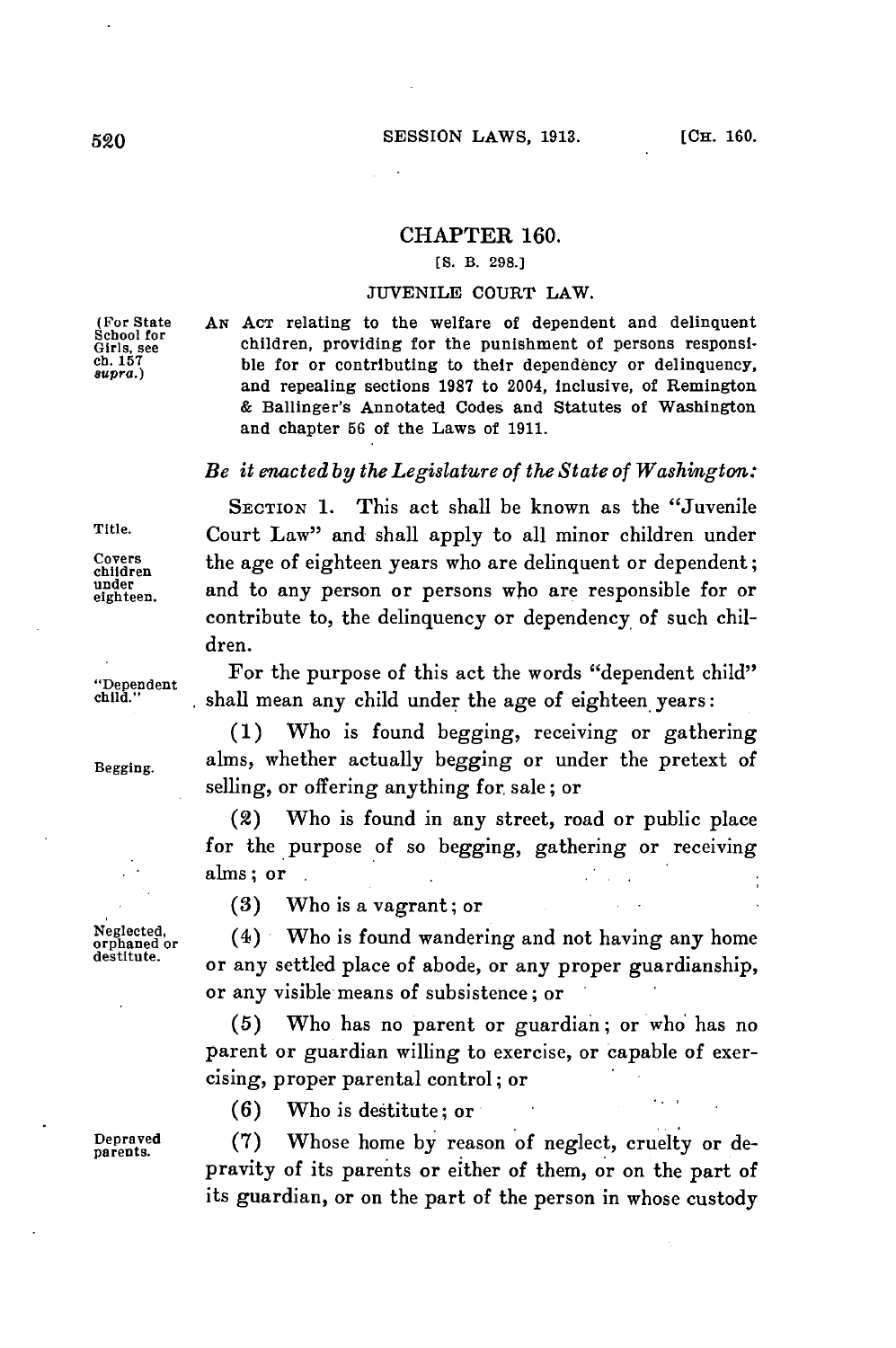or care it may be, or for any other reason, is an unfit place for such child; or

(8) Who frequents the company of reputed criminals, *Immoral* surroundings. vagrants or prostitutes; or

**(9)** Who is found living or being in any house of prostitution or assignation; or

**(10)** Who habitually visits any billard room or pool room; or any saloon, or place where spiritous, vinous, or malt liquors are sold, bartered, or given away; or

(11) Who persitently refuses to obey the reasonable Incorrigiand proper orders or directions of its parents or guardian; or

(12) Who is incorrigible; that is, who is beyond the control and power of its parents, guardian, or custodian **by** reason of the vicious conduct or nature of said child; or

**(18)** Whose father, mother, guardian or custodian is **Improper** an habitual drunkard, or do not properly provide for such child, and it appears that such child is destitute of a suitable home or of adequate means of obtaining an honest living, or who is in danger or being brought up to lead an idle, dissolute or immoral life; or where such child is without proper means of support; or

(14) Who is an habitual truant, as defined in the **Truants.** School Laws of the State of Washington; or

*(15)* Who uses intoxicating liquor as a beverage, or **Tobacco or** who uses tobacco in any form, or who uses opium, cocaine, morphine, or other similar drug, without the direction of a competent physician; or

**(16)** Who from any cause is in danger of growing up **General** to lead an idle, dissolute or immoral life; or

**(17)** Who wanders about in the night time without being on any lawful business or occupation; or

**(18)** Any child under the age of twelve years found **Peddling, etc.** peddling or selling any article, or singing or playing on any musical instrument for gain upon the public street, or giving any public entertainment, or who accompanies, or is used in aid of, any person so doing: *Provided,* That this act shall not prohibit the giving of entertainments **by** regu-

surroundings.

cRuses.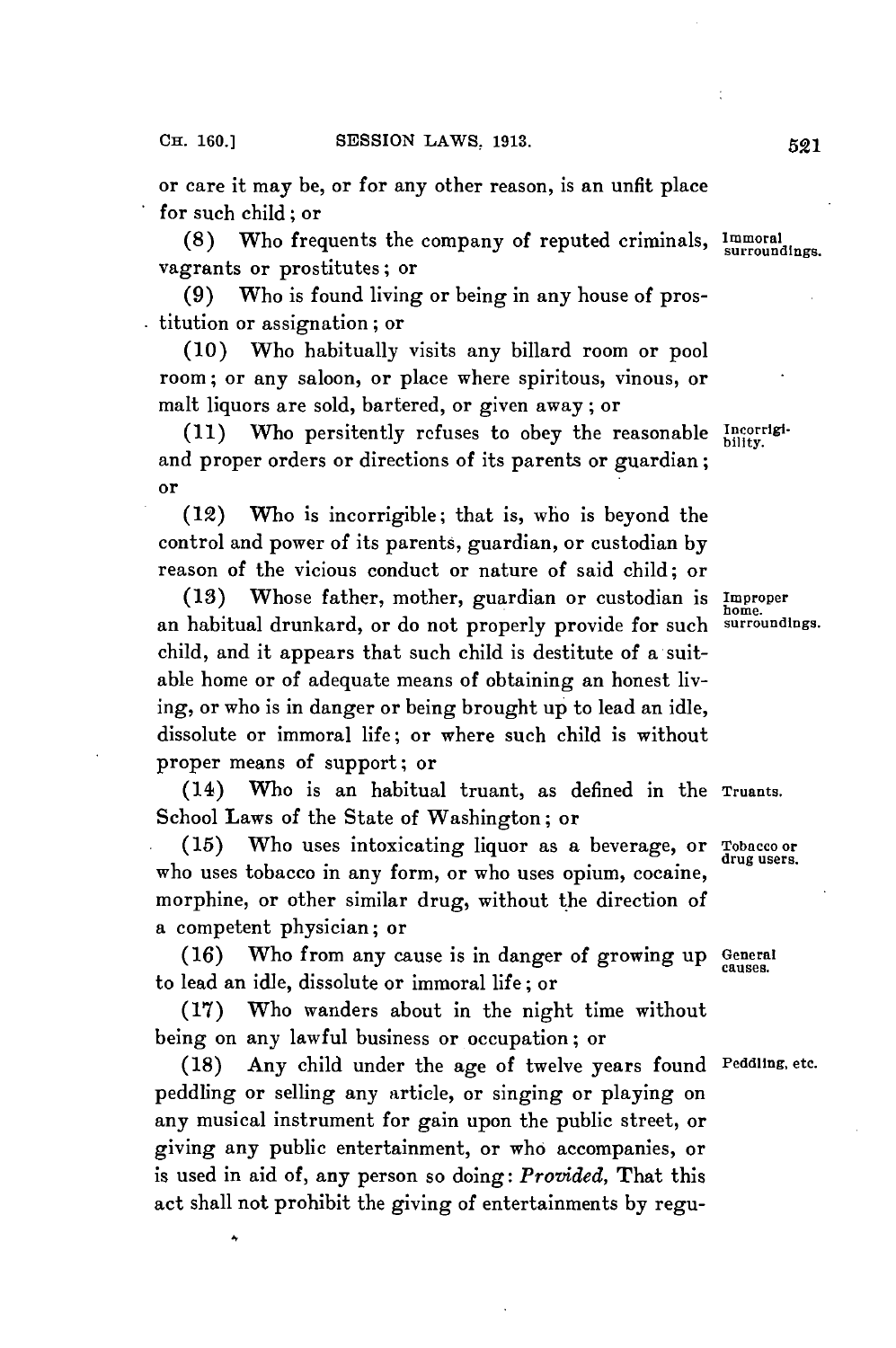larly organized schools or societies where twelve or more musical instruments are used.

The words "delinquent child" shall include any child **Violation** under the age of eighteen years who violates any law of **of law or ordinance.** this state, or any ordinance of any town, city, county or city and county of this state defining crime; or who habit-. **Bad habits.** ually uses vile, obscene, vulgar, profane or indecent language, or is guilty of immoral conduct; or who is found in or about railroad yards or tracks; or who jumps on or off trains or cars; or who enters a car or engine, without lawful authority.

For the purpose of this act only, all delinquent and de-**Wards of** pendent children within the state shall be considered wards' **state.** of this state and their persons shall be subject to the custody, care, guardianship and control of the court as hereinafter provided.

**SEC.** 2. The superior courts in the several counties of **proprietion** be this state shall have original jurisdiction in all cases com-<br>courts to be high more interesting to the actual thinks under this **courts.** ing within the terms of this act. In all trials under this act, any person interested therein may demand a jury trial, or the judge of his own motion, may order a jury to try the case. **In** counties containing thirty thousand or more inhabitants, the judges of the superior court shall, at such times as they may determine, designate one or more of their number whose duty it shall be to hear all cases arising under this act. **A** special session to be desig-**Special** nated as the "Juvenile Court Session" shall be provided **terms.** for the hearing of such cases and the findings of the court shall be entered in a book or books kept for the purpose, **"Juvenile** and known as the "Juvenile Record," and the court may, for convenience, be called the "Juvenile Court."

**SEC. 3.** The court or judge designated as provided in section 2 of this act, shall appoint or designate one or more **Probation** discreet persons of good character to serve as probation **officers.** officers during the pleasure of the court, said probation officers to receive no compensation from the public treasury. In case a probation officer shall be appointed **by** any court, it shall be the duty of the clerk of the court, if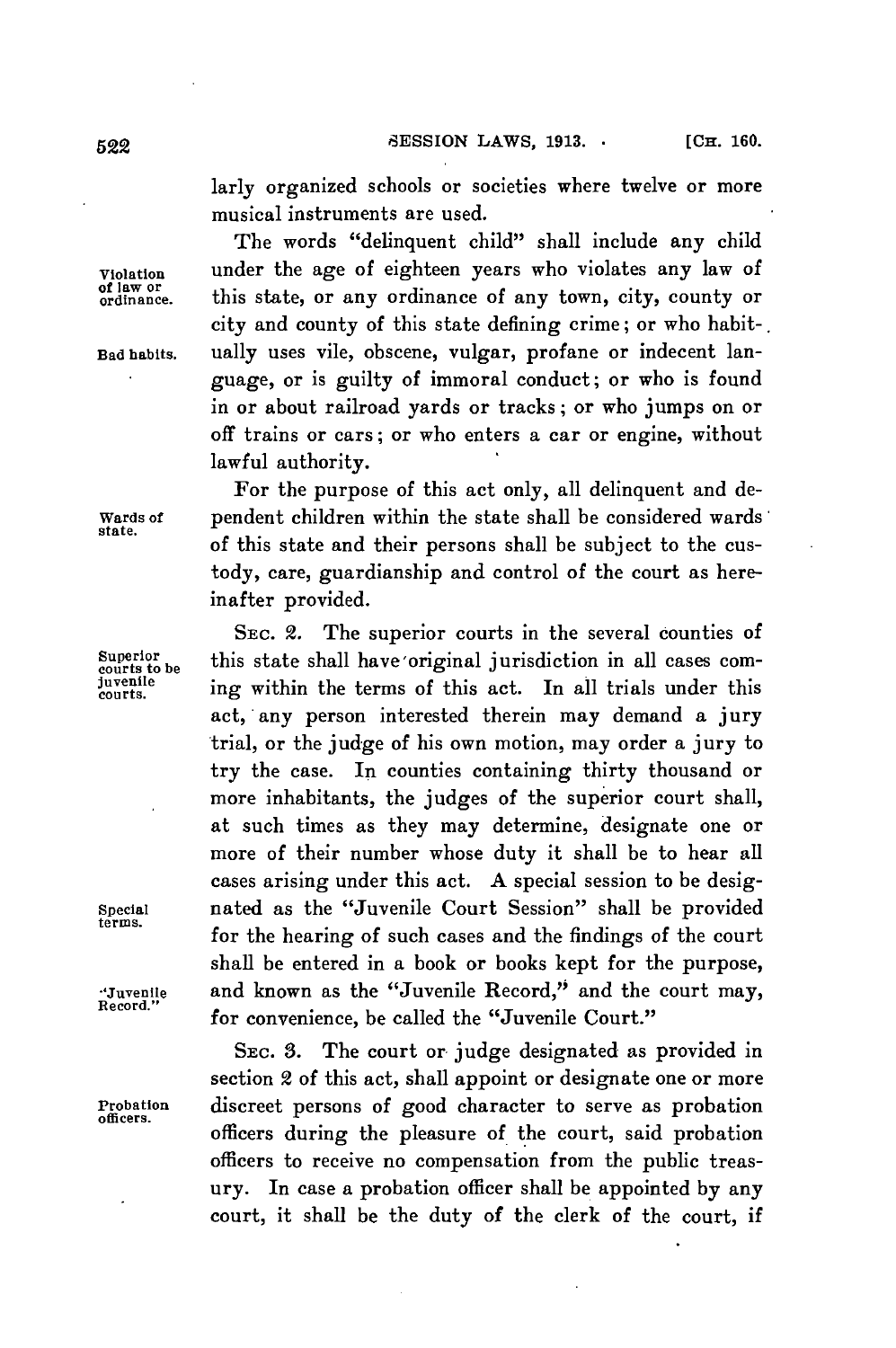practicable, to notify the said probation officer in advance when the child is to be brought before said court; it shall be the duty. of said probation officers to make such inves- **Investigation** tigation as may be required by the court. The probation officer officer or officers shall inquire into the antecedents, character, family history, environments and cause of dependency or delinquency of every alleged dependent or delinquent child brought before the juvenile court and shall make his report in writing to the judge thereof, shall be present in order to represent the interests of the child when the case is heard, shall furnish the court such information and assistance as the judge may require, and shall take such charge of the child before and after the trial as may be directed **by** the court. In counties containing thirty thousand or more inhabitants when it shall appear that there is a necessity for such county officer, the court compensa-<br>may appoint one or more persons to act as probation of probation may appoint one or more persons to act as probation of- probation<br>**Comparison** and ane or more persons who shall have shapes of counties of ficers, and one or more persons who shall have charge of ounties of our third over thirty detention rooms or house of detention, all of whom shall be **thousand.** paid as compensation for their services, such sums as may be fixed **by** the board of county commissioners, and who shall be paid as other county officers are paid; all probation officers shall possess all the powers conferred upon **Powers of** sheriffs and police officers to serve process and make arrests for the violation of any state law or city ordinances, relative to the care, custody, and control of delinquent and dependent children.

SEc. 4. The probation officers, and assistant proba- **Expenses of** tion officers, and deputy probation officers in all counties **officers.** of the state shall be allowed such necessary incidental expenses as may be authorized **by** the judge of the juvenile court, and the same shall be a charge upon the county in which the court appointing them has jurisdiction, and the expenses shall be paid out of the county treasury upon a written order of the judge of the juvenile court of said county directing the county auditor to draw his warrant upon the county treasurer for the specified amount of such expenses.

**by** probation

**probation**

probation<br>officers.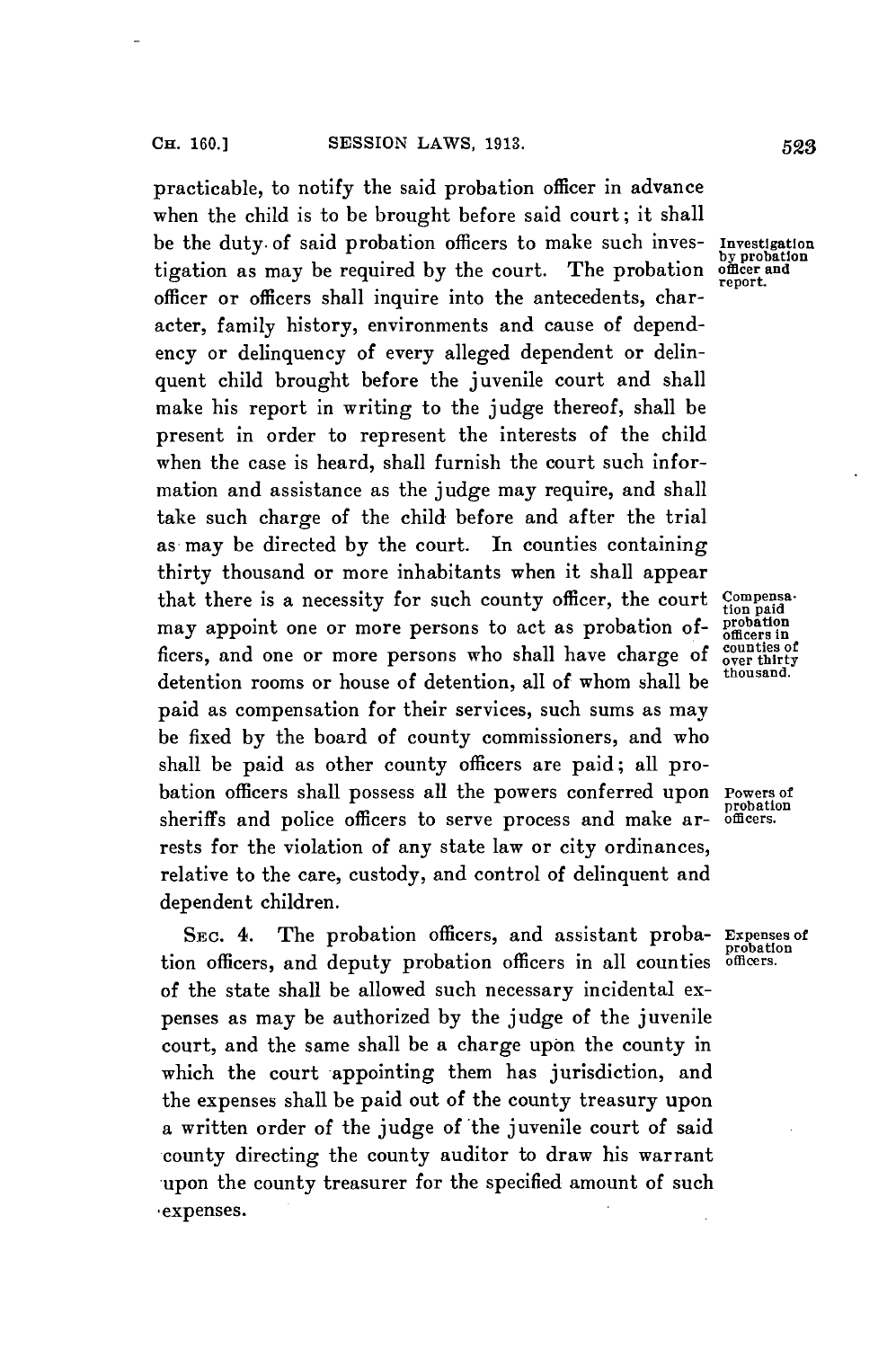**SEc. 5.** Any person may file with the clerk of the su-**Petition to** perior court a petition showing that there is within the court to take, county, or residing within the county, a dependent or delinquent child and praying that the superior court deal with such child as provided in this act: *Provided,* That in counties having paid probation officers, such officers shall, as far as possible, first determine if such petition is reasonably justifiable. Such petition shall be verified and shall contain a statement of facts constituting such dependency or delinquency, as defined in section 1 of this act, and the names and residence, if known to the petitioner, of the parents, guardian, or custodian of such dependent or delinquent child. There shall be no fee for filing such pe-

titions. SEC. 6. Upon the filing of an information, or the peti-**Summons.** tion, the clerk of the court shall issue a summons requiring the person having custody or control of the child, or with whom the child may be, to appear with the child at a place and time stated in the summons, which time shall not be less than twenty-four hours after service. The **Notice of** parents of the child, if living, and their residence is known, **hearing.** or its legal guardian, if there be one or if there is neither parent nor guardian, or if his or her residence is not known, then some relative, if there be one, and his residence is known, shall be notified of the proceedings; and in any case the judge shall appoint some suitable person or association to act in behalf of the child. If the person summoned as herein provided, shall fail without reasonable cause to appear and abide the order of the court, or bring the child, he shall be proceeded against as for contempt of court. In case the summons cannot be served or the parties served fail to obey same, and in any case when it shall be made to appear to the court that said summons will be ineffectual, a warrant may issue on the order of the court, either against the parent or guardian or the person having custody of the child, or with whom the child may be, or against the child itself. On return of the summons or other process, or as soon thereafter as may be, the court shall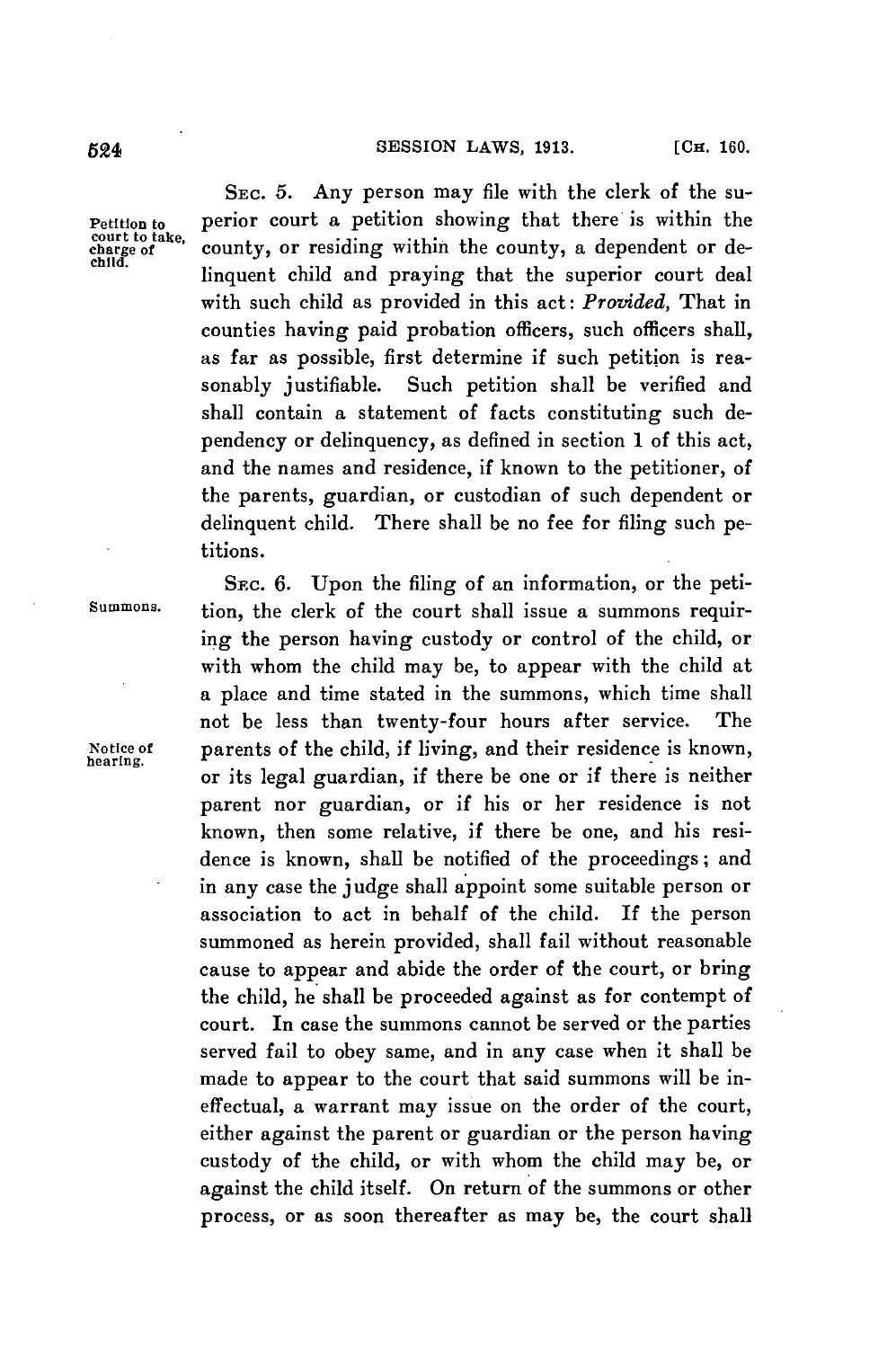proceed to hear and dispose of the case in a summary manner. Pending the final disposition of the case, the child **Hearing.** may be retained in the possession of the person having charge of same, or may be kept in some suitable place provided **by** the city or county authorities, or **by** any association having for one of its objects the care of delinquent and dependent children.

**SEC. 7.** In any case where it shall appear **by** the petition or verified statement, that the person standing in the position of natural or legal guardian of the person of any child, is a non-resident of this state, or that the name or place of residence or whereabouts of such person is unknown, as well as in all cases where, after due diligence, the officer has been unable to make service of the summons or notice provided for in section **6** of this act, the court may, by order, direct the clerk of the court to publish a **Publication** of notice four consecutive weeks in some newspaper printed in the county and having a general circulation therein. Such notice shall be directed to the parent, parents, or other person claiming the right to the custody of the child, if their names are known, and if unknown, the phrase "To Whom It May Concern" shall be used and apply to, and be binding upon, any such persons whose names are unknown. The name of the court, the name of the child (or children if of one family), the date of the filing of the petition and the date of hearing, which shall not be less than twenty days from the date of the last publication, and the object of the proceeding in general terms, shall be set forth and the whole shall be subscribed **by** the clerk. There shall be filed with the clerk an affidavit showing due publication of the notice and the cost of publication shall be paid **by** the county at not to exceed the rate paid **by** the county for other legal notices. The publication of notice shall be deemed equivalent to personal service upon all persons, known or unknown, who have been designated as provided in this section.

SEC. **8.** When any child under the age of eighteen years shall be found to be delinquent or dependent, within the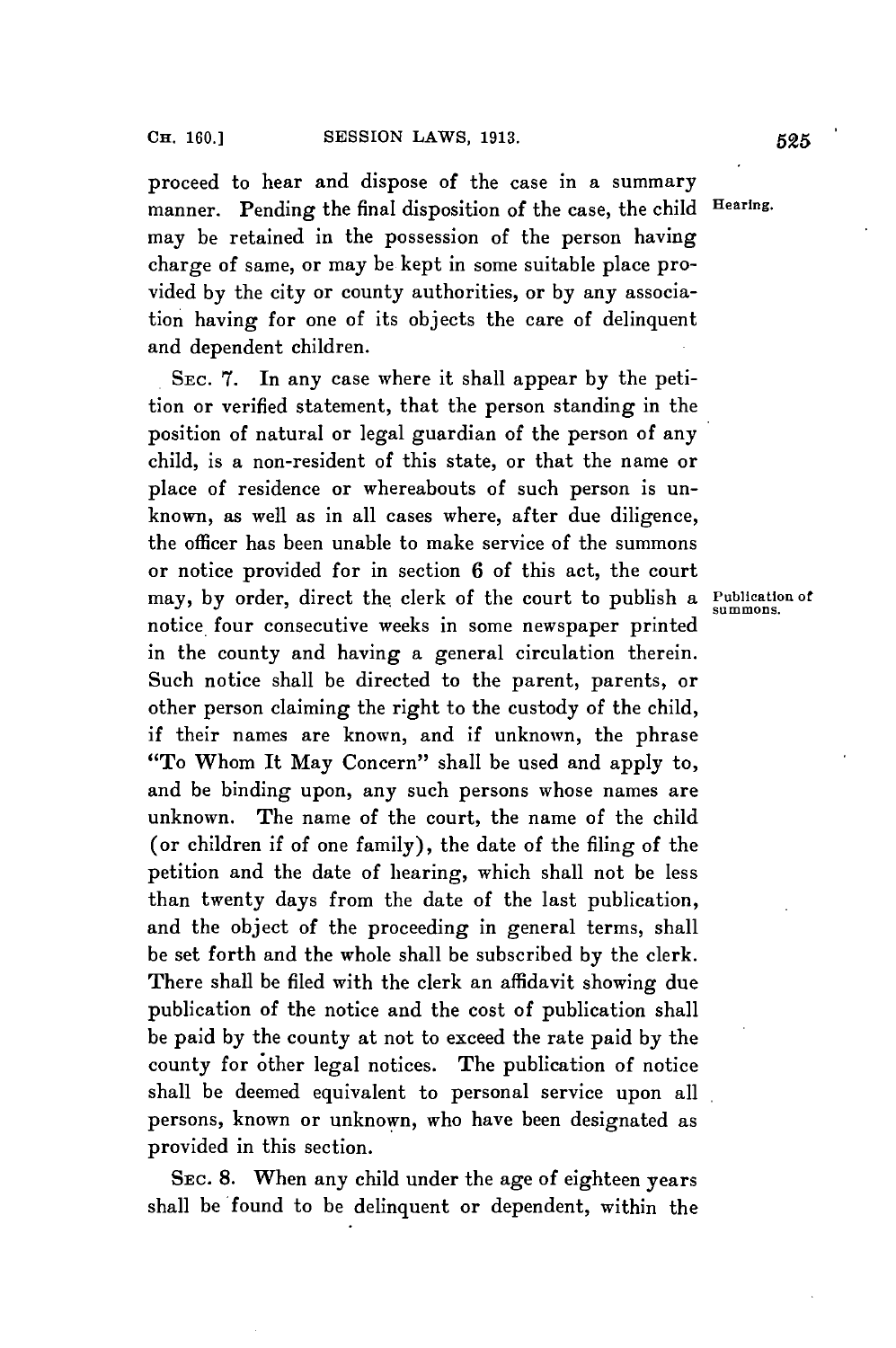**SESSION** LAWS, **1913.** [CH. **160. 526**

Commitment meaning of this act, the court may, at any time, make an of child. order committing the child to some suitable institution, or to the care of some reputable citizen of good moral character, or to the care of some training school or industrial school as provided **by** law, or to the care of some association willing to receive it, embracing in its objects the purpose of caring for or obtaining homes for dependent, ne-Revocation glected, or delinquent children: *Provided*, Such order may of commit-<br>present the **commit-**<br>ment. be temporary or permanent in the discretion of the court and may be revoked or modified as the circumstances of the case may thereafter require. In any case in which the court shall find the child dependent or delinquent, it may in the same or subsequent proceeding upon the parent or parents, guardian, or other person having custody of said child, being duly summoned or voluntarily appearing, proceed to inquire into the ability of such persons or Parent person to support the child or contribute to its support,<br>to support and if the court shall find such person or persons able to to support and if the court shall find such person or persons able to child. support the child or contribute thereto, the court may enter such order or decree as shall be according to equity in the premises, and may enforce the same **by** execution, or in any way in which a court of equity may enforce its decrees. **If** it be found, however, that the parent or parents or guardian of a dependent or delinquent child is unable to pay the whole expense of maintaining such child, and in cases where the child is committed to one of the institutions or associations above mentioned, the court may, in the order providing for the custody of such child, direct County such additional amount as may be necessary to support to pay. such child to be paid from the county treasury of the county for the support of such person. The amount so ordered to be paid from the treasury of said county shall not exceed in the case of any one person, the sum of twelve dollars per month: *Provided, further,* That no order for the payment of all or part of the expense of support and maintenance of a dependent or delinquent child from the county treasury shall be effective for more than six months, unless a new order is secured at the expiration of that period.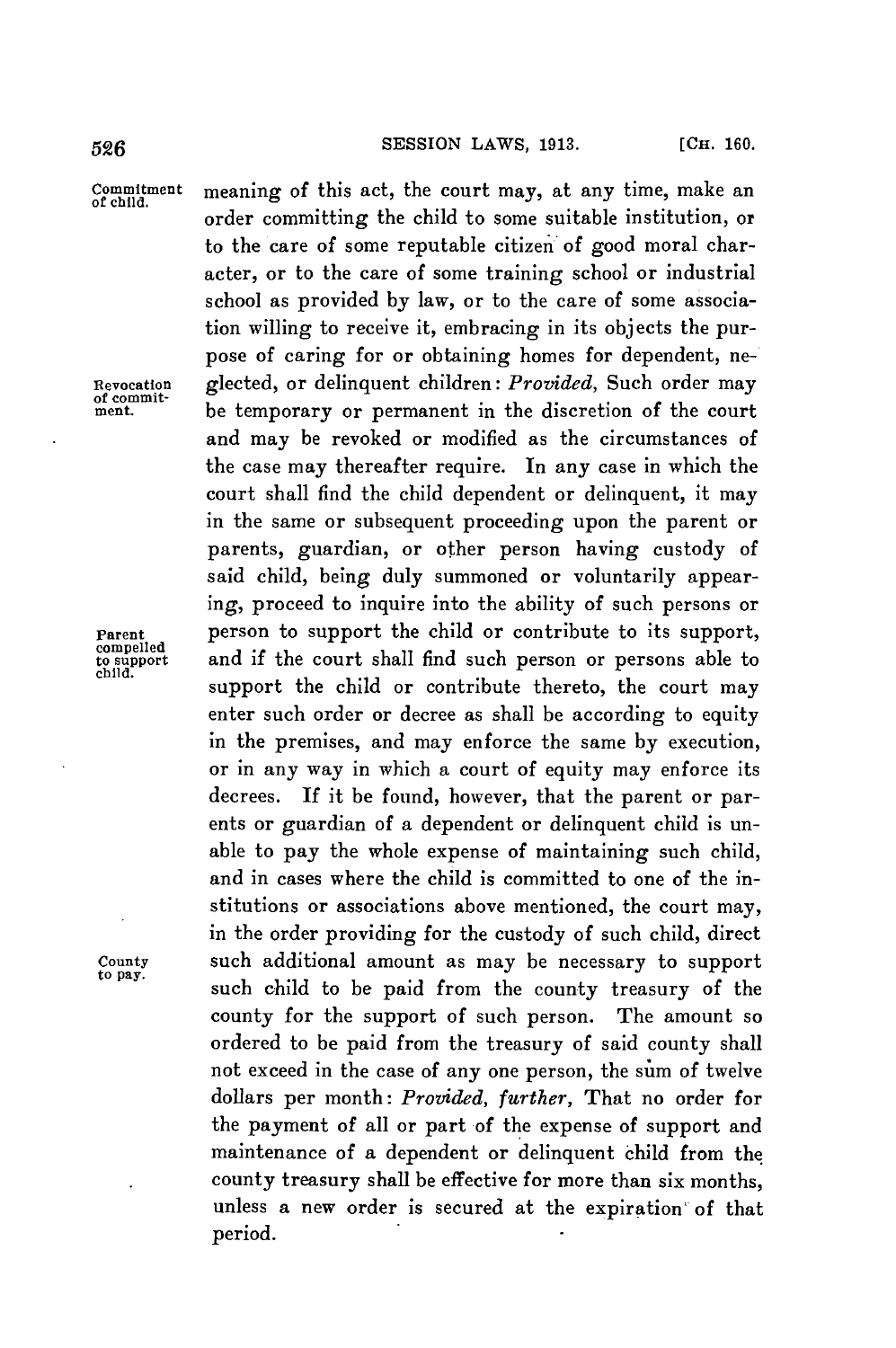SEC. 9. In any case where the court shall award a child Award to the care of any association or individual, the child shall, unless otherwise ordered, become a ward and be subject to the guardianship of the association or individual to whose care it is committed; such association shall have authority, with the assent of the court, to place such child in a family home, either temporarily or for adoption. With the written consent of the parents, or other person having the right, under the laws of this state, to dispose of a dependent or delinquent child, the court may make an order or decree of adoption transferring to any suitable person or persons, willing to receive such child, all the rights of the parent or other guardian. The order of the court made upon such consent will be binding upon the child and its parents or guardian, or other person, the same as if such person were in court and consented thereto, whether made a party to the proceedings or not. The estate or property rights of any child shall not be affected nor subject to guardianship **by** the provisions of this act. The jurisdiction of the court shall continue over every child brought before the court, or committed pur- **Court may** suant to this act, and the court shall have power to order order at a change in the care or custody of such child, if at any time it is made to appear to the court that it would be for the best interests of the child to make such change.

**SEC. 10.** The hearings may be conducted in any room **Court pro-** ceeding may provided for the purpose in the court house, or building **be private.** where sessions of the court are held and, as far as practicable, such cases shall not be heard in conjunction with other business of the court. At the hearing of any case involving a child, the court shall have power to exclude the general public from the room where the hearing is had, admitting thereto only such persons as may have a direct interest in the case. Any child may have a private hearing upon the question of its dependency or delinquency, and upon the request of said child, or either of its parents, or guardian, or custodian, such hearing may be had pri- Judgment of vately. An order of court adjudging a child dependent **not entered** 

**any time.**

**and adoption**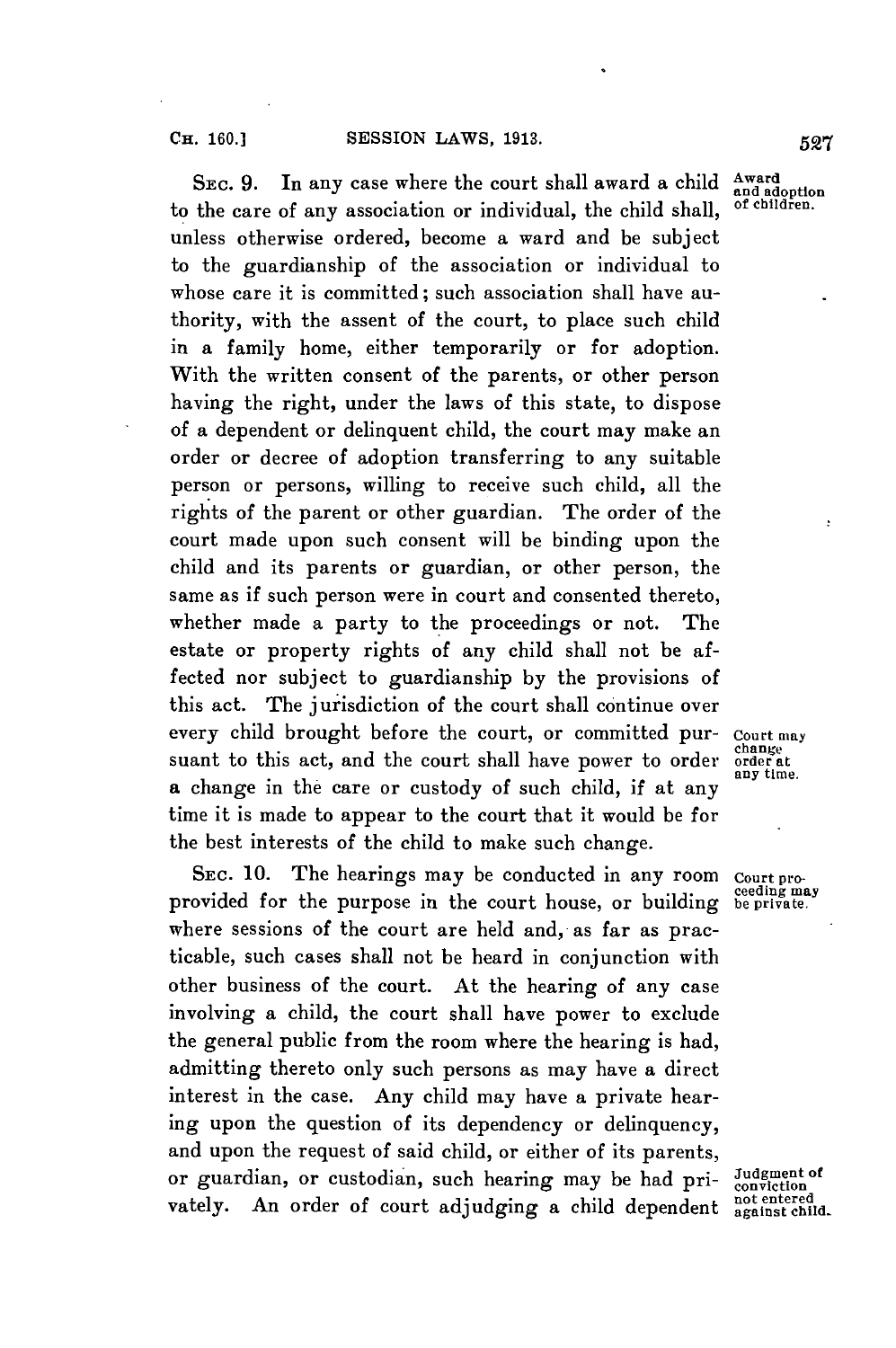### 528 **SESSION LAWS, 1913.** [CH. 160.

**public.**

**be destroyed.**

or delinquent under the provisions of this act shall in no case be deemed a conviction of crime. The probation officer's investigation record and report in each case, shall **Records not** be withheld from public inspection, but such records shall be kept open to the inspection of such child, its parents, or guardian, or its attorney, and to such other persons as **Records may** may secure a special order of the court therefor. Such records shall be kept as unofficial records of the court and shall be destroyed at any time in the discretion of any judge presiding in said court on or before the child shall arrive at the age of twenty-one years. After acquiring jurisdiction over any child, the court shall have power to make an order with respect to the custody, care or control of such child, or any order, which in the judgment of the court, would promote the child's health and welfare. In any case of a delinquent or dependent child, the court may **Court to continue the hearing from time to time, and may commit have full**<br>control the child to the care or quardienship of a probation officontrol the child to the care or guardianship of a probation officer, duly appointed **by** the court, and may allow such child to remain at its own home subject to the visitation of the probation officer, such child to report to the probation officer as often as may be required and subject to being returned to the court for further proceedings whenever such action may appear to be necessary, or the court may commit the child to the care and guardianship of the probation officer, to be placed in a suitable family home, in case provision is made **by** voluntary contribution or otherwise for the payment of the board of the child until a suitable provision may be made for the child in a home without such payment, or the court may commit the child to a suitable institution for the care of delinquent or dependent children. In no case shall a child be committed Age limit on **beyond** the age of twenty-one years. A child committed  $\cos m$  in the subject of the control thereof  $f_{\text{ref}}^{(\text{See ch. 111}; \text{to such institution shall be subject to the control thereof}$ rot gais, see<br>eh. 157 **and the said institution shall have the power to parole** such child, on such conditions as may be prescribed, and the court shall have power to discharge such child from custody, whenever, in the judgment of the court, his or her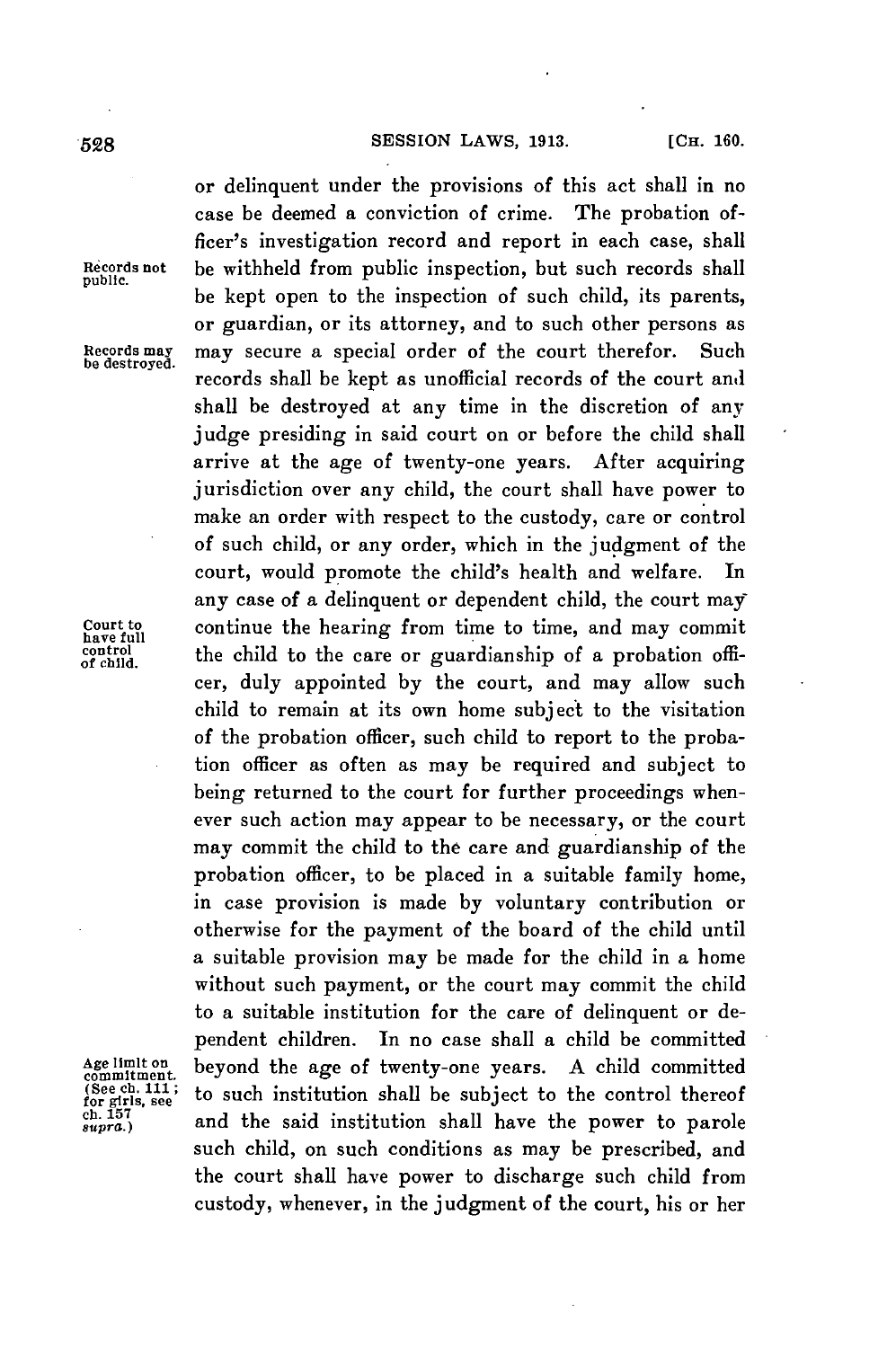reformation shall be complete; or the court may commit the child to the care and custody of some association that will receive such child, embracing in its objects the care of neglected, delinquent, and dependent children.

**SEC.-11.** No court or magistrate shall commit a child under sixteen years of age to a jail, common lock-up, or **Child not to** police station; but if such child is unable to give bail, **it be detained** may be committed to the care of the sheriff, police officer, or probation officer, who shall keep such child in some suitable place or house or school of detention provided **by** the city or county, outside the enclosure of any jail or police station, or in the care of any association willing to receive it and having as one of its objects the care of delinquent, dependent or neglected children. When any **Convicted** child shall be sentenced to confinement in any institution to be kept<br>to which adult convicts are sentenced, it shall be unlawful *tonvadult*<br>convicts. to which adult convicts are sentenced, it shall be unlawful **from adult convicts.** to confine such child in the same building with such adult convicts, or to bring such child into any yard or building in which such adult convicts may be present.

**SEC.** 12. When, in any county where a court is held as **Justice** provided in section 2 of this act, a child under the age of eighteen years is arrested with or without warrant, such child may, instead of being taken before a justice of the peace or police magistrate, be taken directly before such court; or if the child is taken before a justice of the peace or police magistrate, it shall be the duty of such justice of the peace or police magistiate to transfer the case to such court, and the officer having the child in charge shall take the child before that court, and in any such case, the court may proceed to hear and dispose of the case in the same manner as if the child had been brought before the court upon petition as hereinbefore provided. In any such case, the court shall require notice to be given and investigation to be made as in other cases under this act, and may adjourn the hearing from time to time for such purpose. **If,** upon investigation, it shall appear that a child has been arrested upon the charge of having committed **Child may be** a crime, the court, in its discretion, may order such child

**in jail.**

children<br>to be kept

**court cases** to juvenile<br>court.

**tried as**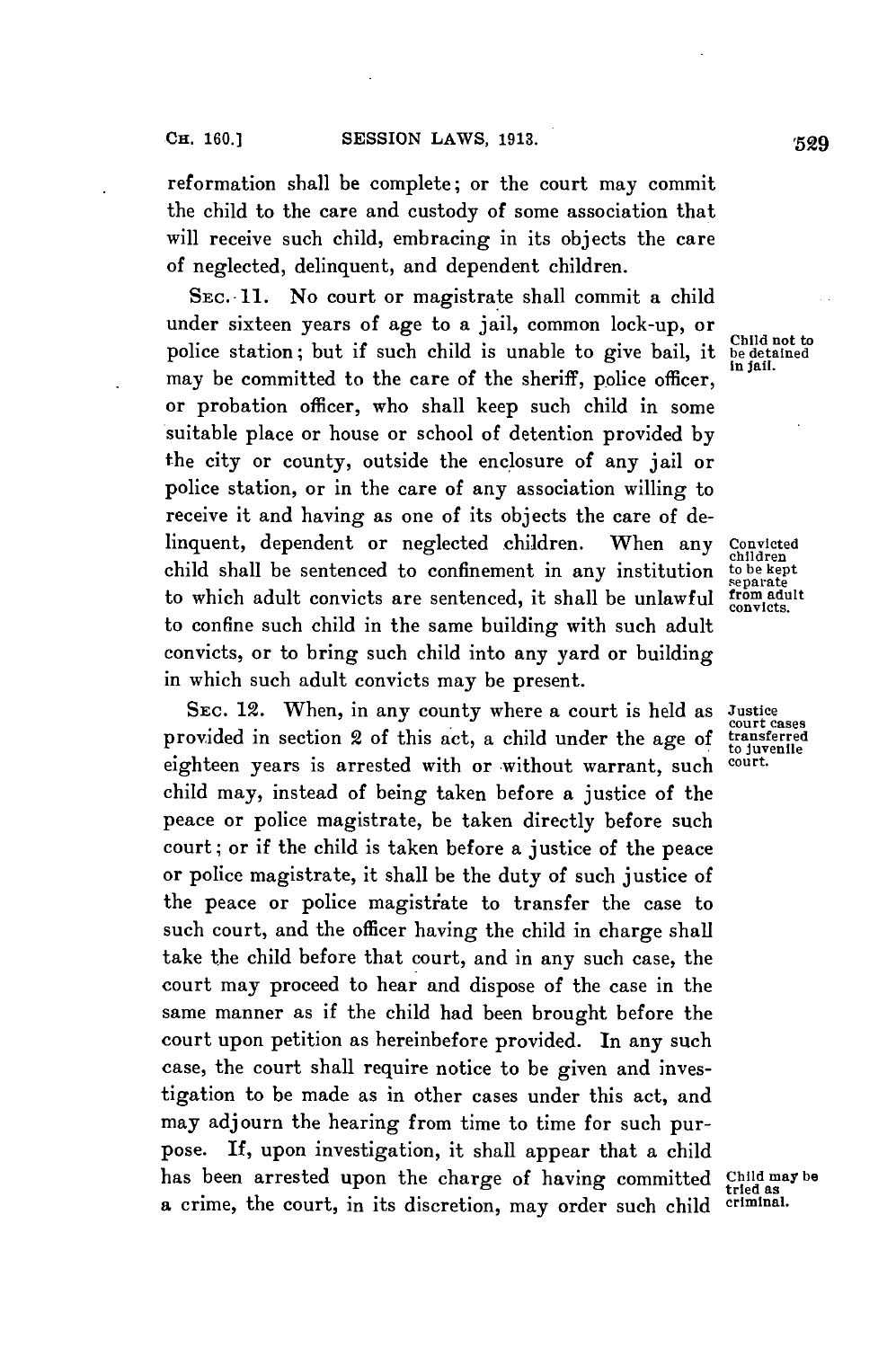**SESSION** LAWS, **1913.** [Cia. **160. '530**

to be turned over to the proper officers for trial under the provisions of the criminal code.

SEC. **13.** Counties containing more than fifty thou-**Detention** sand inhabitants shall, and counties containing a lesser **rooms** number of inhabitants may, provide and maintain at public expense, a detention room or house of detention, separated or removed from any jail, or police station, to be in charge of a matron, or other person of good character, wherein all children within the provisions of this act shall, when necessary, be sheltered.

**SEc.** 14. This act shall be liberally construed to the **Liberal con-** end that its purpose may be carried out, to wit: that the **struction of act.** care, custody and discipline of a dependent or delinquent child as defined in this act shall approximate as nearly as may be that which should be given **by** its parents, and in all cases where it can be properly done, the dependent or delinquent child as defined in this act shall be placed in an approved family and may become a member of the family, **by** adoption or otherwise. No dependent or delin-Parents to quent child as defined in this act shall be taken from the retain control quented v child as a local quention without **unless** custody of its parent, parents or legal guardian, without the consent of such parent, parents or guardian, unless the court shall find such parent, parents or guardian is incapable or has failed or neglected to provide proper maintenance, training and education for said child; or unless said child has been tried on probation in said custody, and has failed to reform, or unless the court shall find that the welfare of said child requires that his custody shall be taken from said parent or guardian. In this act, the words used in any gender shall include all other genders, Gender of and the word "county" shall include "city and county," words of act. the plural shall include the singular and singular shall include the plural.

**SEC. 15.** Any order made **by** the court in the case of a **cortemay** dependent or delinquent child may at any time be changed, **order.** modified or set aside, as to the judge may seem meet and proper.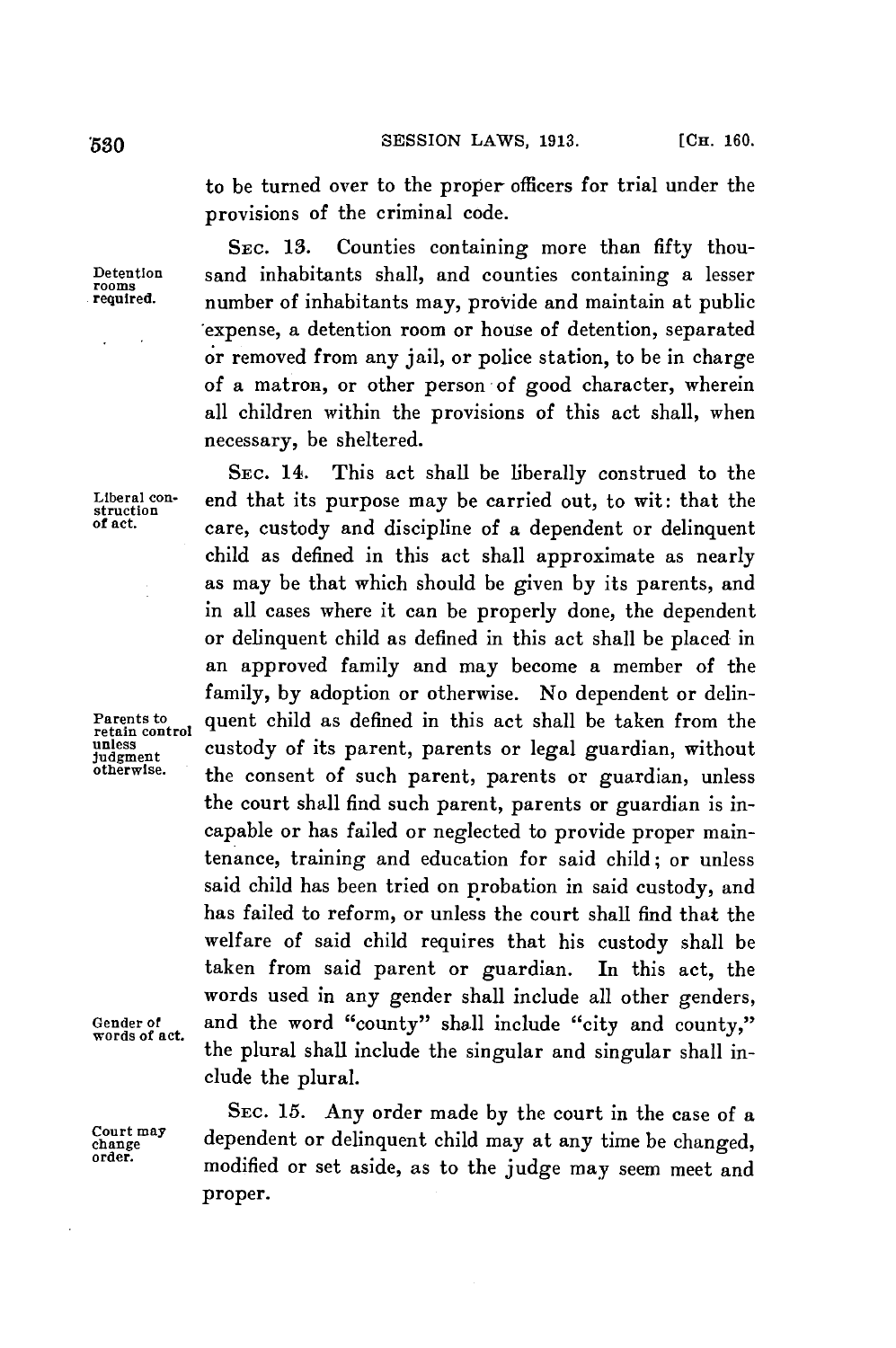**SEC. 16.** No fees shall be charged or collected **by** any Fees not officer or other person for filing petition, serving summons, or other process under this act.

SEC. 17. In all cases where any child shall be depend- Penalty for<br>t or delinguent under the terms of this act, the parent, of child. ent or delinquent under the terms of this act, the parent or parents, legal guardian or person having custody of  $\frac{\text{(See also)}}{\text{ch. 28}}$ such child, or any other person who shall by any act or omission, encourage, cause or contribute to the dependency or delinquency of such child shall be guilty of a misdemeanor, and upon conviction thereof, shall be punished **by** fine not exceeding one thousand dollars, or imprisonment in the county jail for not more than one year, or **by** both such fine and imprisonment, and the juvenile court shall have jurisdiction of all such misdemeanors: *Provided, however*, That the court may suspend sentence for a vio- Sentence lation of the provisions of this section and impose conditions as to conduct in the premises of any person so convicted, and make such suspension to depend upon the fulfillment **by** such person of such conditions, and, in case of the breach of such conditions, or any thereof, the court may impose sentence as though there had been no such suspension. The court may also, as a condition of such suspension, require a bond in such sum as the court may Bond may be designate, to be approved by the judge requiring same, to secure the performance **by** such persons on the conditions imposed **by** the court on such suspension. Such bond shall, **by** its terms, be made payable to the State of Washington, and any moneys received for a breach thereof shall be paid into the county treasury.

**SEC. 18.** In each county, the judge presiding over the Board of juvenile court sessions, as defined in this act, may appoint a board of four reputable citizens, who shall serve without compensation, to constitute a board of visitation, whose duty it shall be to visit as often as twice a year all institutions, societies and associations within the county receiv-<br>ing children under this act, as well as all homes for children visit State or other places where individuals are holding themselves Girls, see ch. out as caretakers of children, also to visit other institu-

visitation.

School for<br>Giris, see ch.